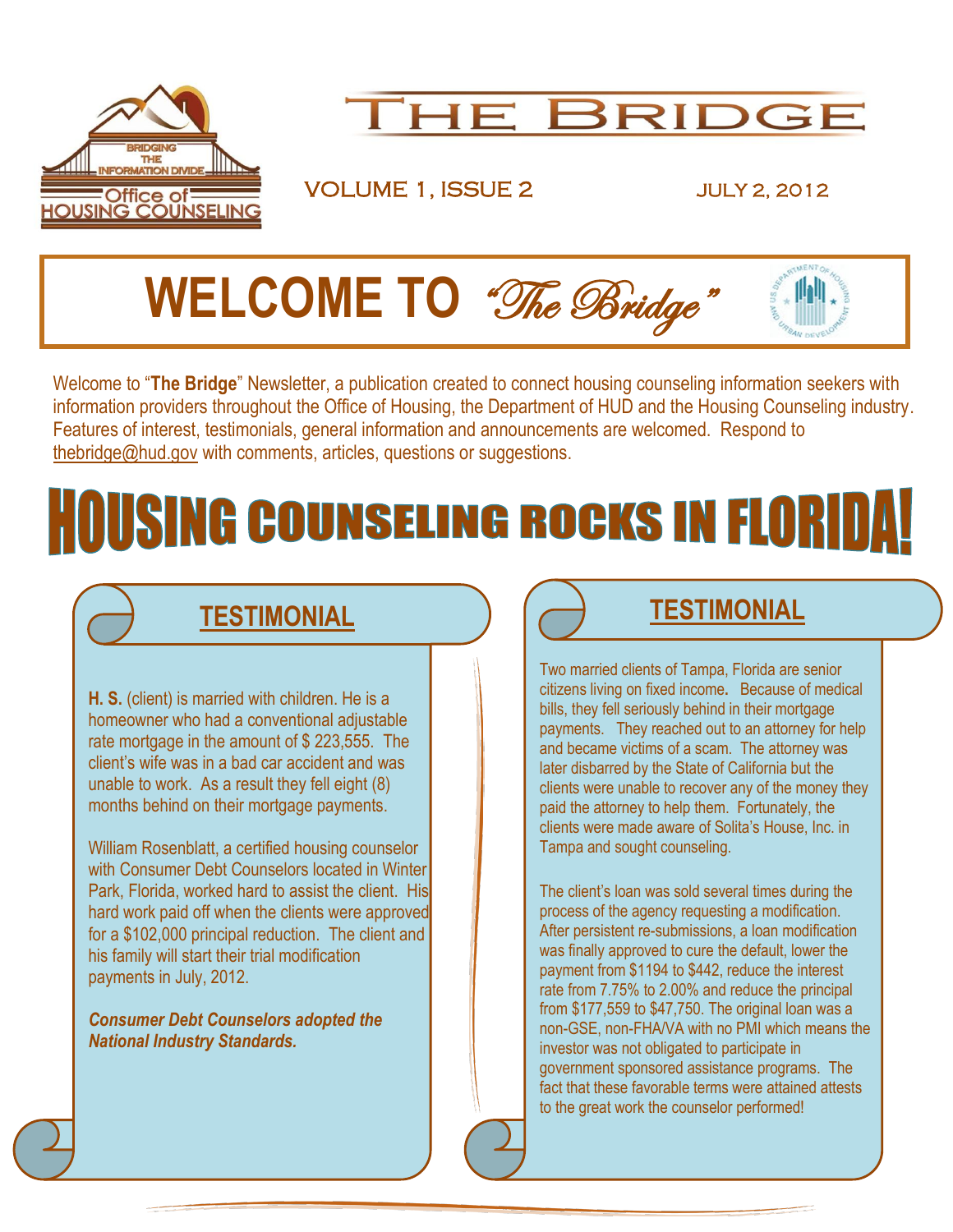## THE OHC REORGANIZATION – Update in Brief



#### **Union Negotiations**

Management and labor will commence negotiations the week of July 9, 2012.

#### **Manager Reassignments**

The process for reassigning managers to positions in the Office of Housing Counseling and the Office of Single Family Housing is underway.

### Implementation Schedule

The following implementation schedule has been established to provide estimated timeframes when milestones will be accomplished. Dates are subject to change in response to unforeseen delays.

| <b>Milestones</b>                                                                            | <b>Dates</b>                   |
|----------------------------------------------------------------------------------------------|--------------------------------|
| <b>Issue Memorandum to</b><br><b>Solicit Expressions of</b><br><b>Interest from Managers</b> | June 2012<br>com               |
| <b>Receive Expressions of</b><br><b>Interest from Managers</b>                               | $GO$ June 2012 te              |
| <b>Managers Notified of</b><br><b>Reassignments</b>                                          | <b>July 2012</b>               |
| <b>Issue Memorandum to</b><br><b>Solicit Expressions of</b><br><b>Interest from Staff</b>    | <b>July 2012</b>               |
| <b>Receive Expressions of</b><br><b>Interest from Staff</b>                                  | <b>July 2012</b>               |
| <b>Staff Notified of</b><br><b>Reassignments</b>                                             | <b>July 2012</b>               |
| <b>Target Effective Date of</b><br><b>Reassignments</b>                                      | <b>July 2012*</b>              |
| <b>Transition Period</b>                                                                     | <b>August</b> – September 2012 |
| <b>Realigned Single Family</b><br>and OHC Fully Operational                                  | October 2012                   |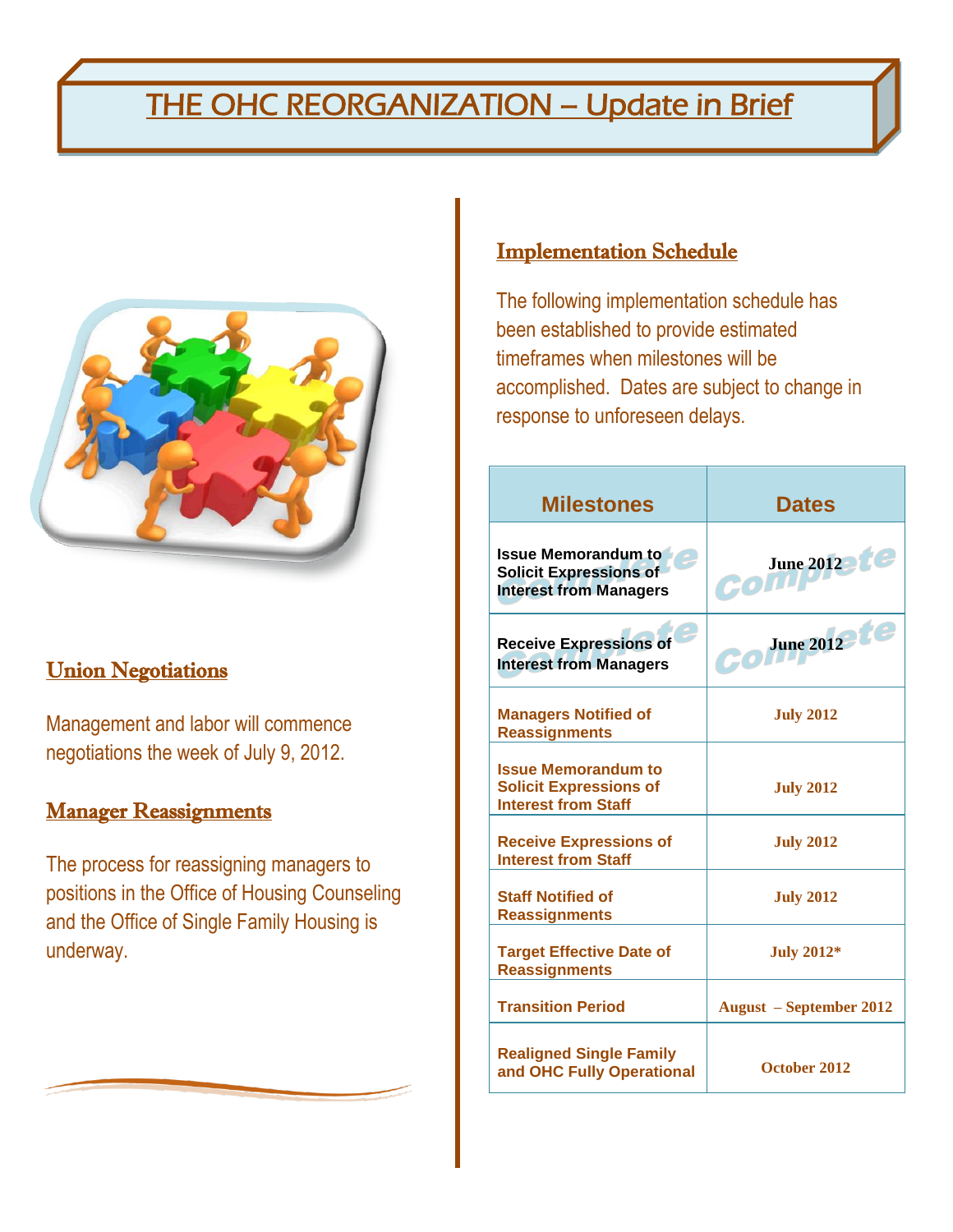## OUT AND ABOUT

### NCDA Meets in Palm Springs, CA

On Thursday June 21, 2012, Jerrold Mayer, Director Program Support Division, SAHOC represented the Department at the 43rd annual conference of the National Community Development Association (NCDA) in Palm Springs, California. Jerry gave a 1 hour presentation to 110 local CDA Executive Directors and Community Development leaders from around the Nation on the landmark National Mortgage Settlement.

The settlement will provide as much as \$25 billion in relief to distressed borrowers and direct payments to states and the federal government. The agreement settles state and federal investigations finding that the country's five largest loan servicers routinely signed foreclosure related documents outside the presence of a notary public and without really knowing whether the facts they contained were correct. Both of these practices violate the law. The settlement provides benefits to borrowers whose loans are owned by the settling banks as well as to many of the borrowers whose loans they service.

Jerry's presentation included an overview of the provisions of settlement, a breakdown of the various disbursements and projected uses of the settlement money, enhancements to lender servicing requirements, protections for our veterans and active duty military personnel and how to find out more information about the settlement. The presentation was followed by a spirited question and answer session with the attendees that addressed various settlement funding issues and how partnering with HUD approved housing counseling agencies can help local community development agencies address the foreclosure crisis in their communities.

Find out more about the NCDA by visiting them online at: <http://www.ncdaonline.org/>



Learn about the National Mortgage Settlement by visiting: <http://nationalmortgagesettlement.com/>

#### NeighborWorks Center for Homeownership Education and Counseling (NCHEC) Convenes

On June 19th and 20th, several representatives from HUD attended a meeting of industry stakeholders to discuss the Dodd-Frank Wall Street Reform and Consumer Protection Act (Dodd-Frank Act) as it relates to statutory requirements related to the housing counseling industry. Stakeholders had an opportunity to discuss the Dodd-Frank Act and its impact on the industry. The twoday meeting convened by NeighborWorks was structured to share information on the requirements of the Dodd-Frank Act regarding housing counseling and to allow meeting participants to share their thoughts on how these requirements could be effectively implemented by HUD. The two main topics that were discussed at the meeting were individual counselor certification and industry standards for rental counseling.

HUD welcomes other opportunities to get feedback from industry stakeholders about the housing counseling requirements in the Dodd-Frank Act. In the near future, the Department will engage in a formal rulemaking process to implement Dodd-Frank Act requirements. The Department will be encouraging all stakeholders to use the formal rulemaking process to submit comments to the Department.

**NeighborWorks® Center for Homeownership Education and** Counseling

www.nw.org/nchec

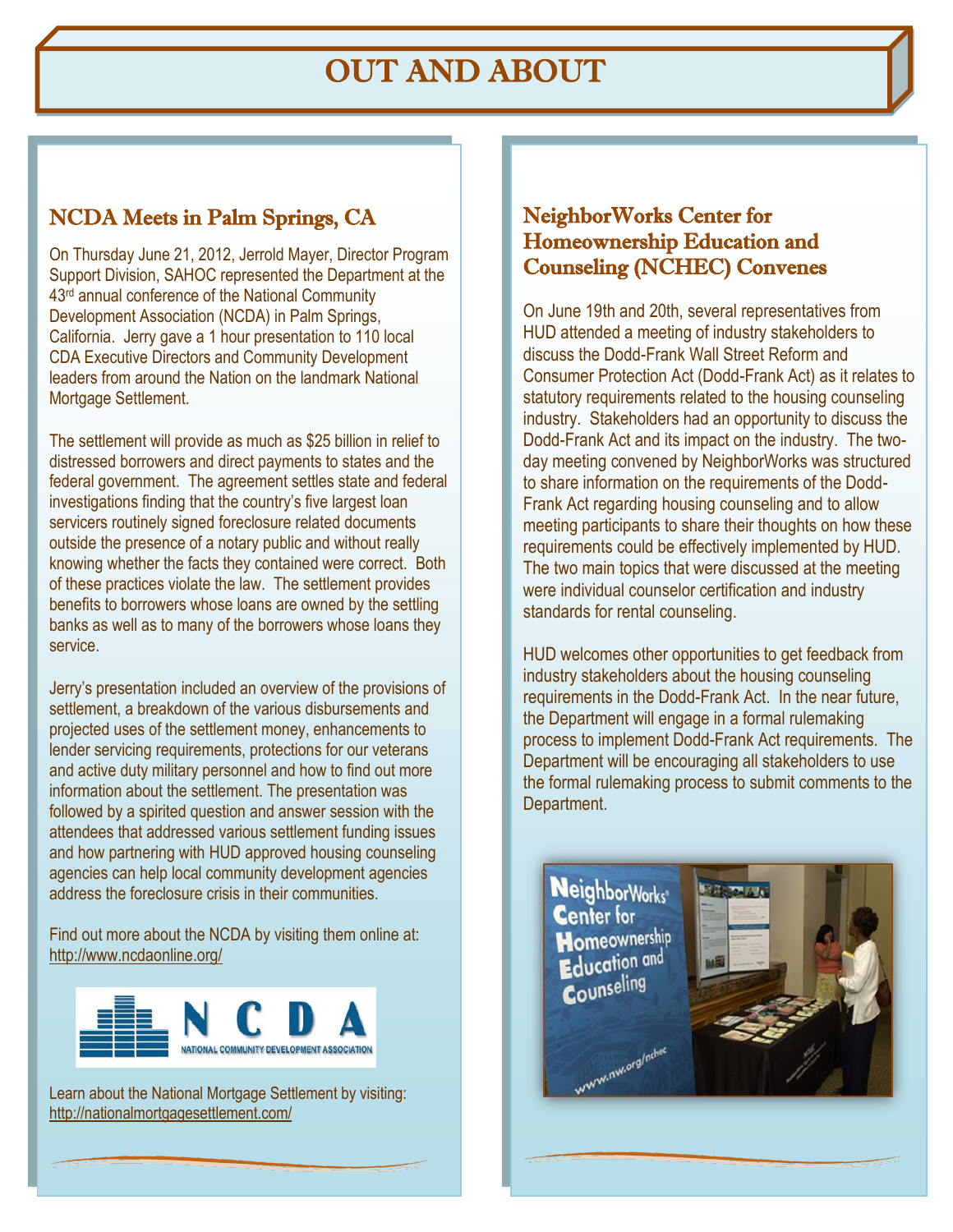## CHAMPIONS OF SERVICE – Inside and Out

**The Bridge is pleased to recognize Champions of Service who have provided exemplary service in the Housing Counseling arena, inside and outside of HUD. Nominations of persons both inside and outside of HUD are welcomed. Please send your nominations by the 20th of each month to [thebridge@hud.gov](mailto:thebridge@hud.gov) .**



#### **Robin Penick, Louisville Field Office, Program Support Division – Champion of Service**

HUD Louisville Field Office Housing Program Specialist, Robin Penick is to be commended for her efforts that helped to save an FHA borrower's home. Mrs. Penick's diligence in a Kentucky bankruptcy court case not only led to \$40,000 in legal fees being dropped from the homeowner's workout plan, her actions increased awareness of FHA's Loss Mitigation programs and helped protect the FHA insurance fund. The lender attempted to roll over these fees into the s workout agreement which without Mrs. Penick's involvement would have been transferred to the borrower. Because of her concern for the borrower, Mrs. Penick voluntarily attended the bankruptcy trial and upon doing so, she heard contradictory testimony from the lender than what was submitted in writing. Mrs. Penick brought this to the attention of the attorneys and it was her diligence that led to the submission of correct documentation that was entered as evidence during the trial. It was this action that assisted the court in making its final decision in ruling that \$40,000 in legal fees on an FHAinsured loan were excessive; thereby saving the FHA consumers from foreclosure. Mrs. Penick serves as a shining example of a HUD Champion of Service.



#### **Ruth A. Trembley, Atlanta Homeownership Center, Program Support Division – Champion of Service**

Atlanta Homeownership Center, Management Analyst, Mrs. Ruth Trembley developed training designed to enhance Region IV employee's knowledge of FHA's Loss Mitigation and Making Homes Affordable programs. Mrs. Trembley created a PowerPoint presentation explaining these programs and conducted four webinars designed to reach *all* employees in Region IV. To date, approximately 550 employees participated in the webinars. The presentations informed HUD employees of ways to prevent foreclosure so they could help themselves if facing default or foreclosure. Additionally, the training equipped HUD staff in answering questions from the public, friends and family members regarding foreclosure prevention options. The training not only covered information for borrowers with FHA mortgages, it also provided available options to assist borrowers with conventional mortgages. The PowerPoint was shared with the other three Homeownership Centers (HOCs), the National Servicing Center and HUD-Headquarters in hopes that the training can be provided to all HUD employees. Mrs. Trembley's efforts in helping to mitigate foreclosures in Region IV go way beyond these activities mentioned. On almost a daily basis, this Champion of Service receives calls from consumers seeking information on avoiding foreclosure. Mrs. Trembley's activities in providing excellent customer service both internally and externally are demonstrative of a HUD Champion of Service.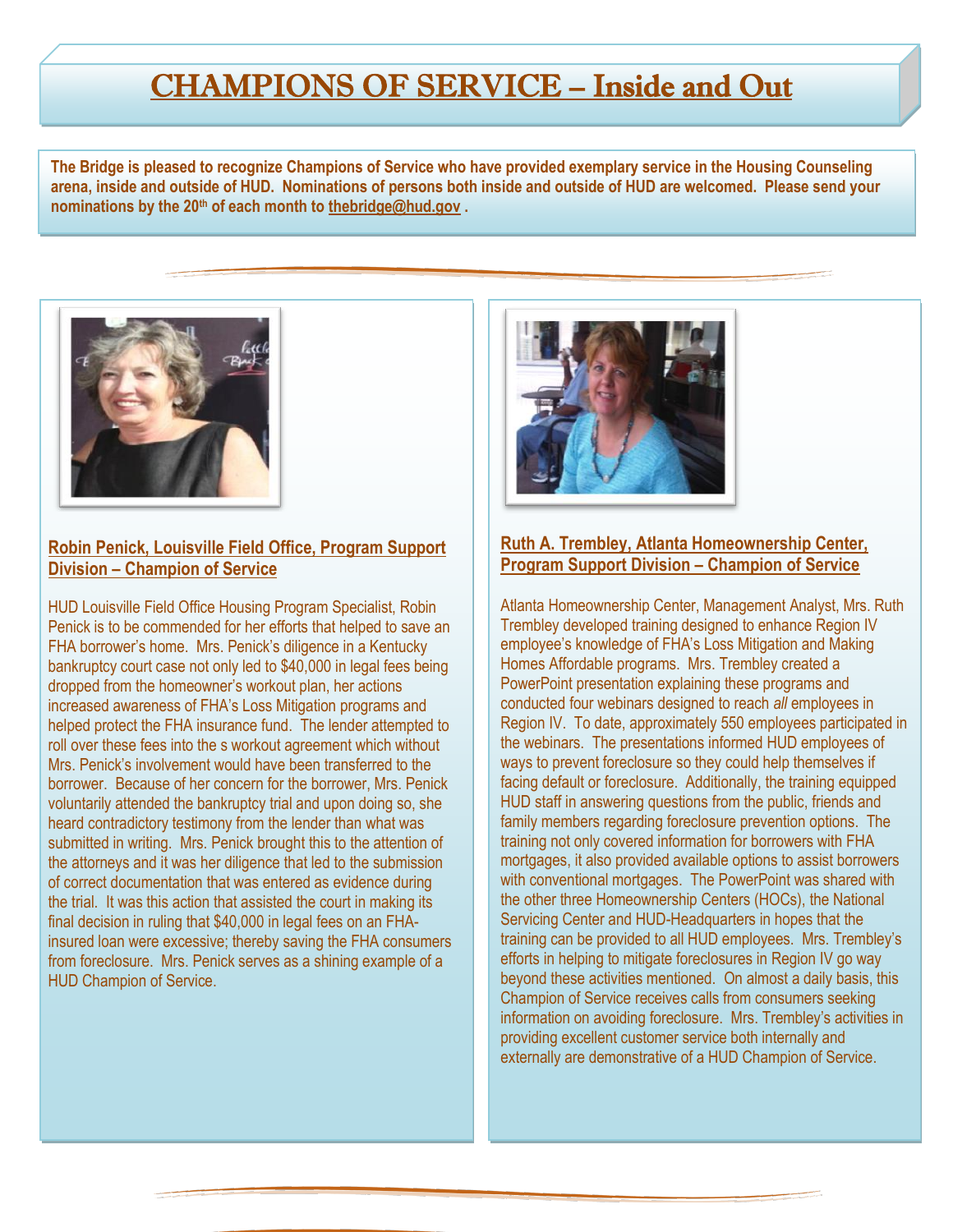## CHAMPIONS OF SERVICE – Inside and Out



#### **Denise Bench, Certified Housing Counselor Consumer Credit Counseling Service of Springfield, MO – Champion of Service**

Denise Bench started with Consumer Credit Counseling of Springfield, Missouri, in 2006. She has always placed customer service as her number one priority, treating her clients as she would want to be treated. Denise is a Certified Housing and Credit Counselor with the National Foundation for Credit Counseling (NFCC) and NeighborWorks Center for Homeownership Education and Counseling (NCHEC). She has completed several Foreclosure Intervention/ Prevention and Default Counseling Programs. She is a member of the Continuum of Care for the Homeless, Resources Unlimited Network for Non-Profits and Chairman's Committee of the Chamber of Commerce, Springfield, Missouri. Before working for CCCS, Denise worked for two local banks in their Trust Departments bringing 15 years experience in the financial & investment industry.



#### **Anita Olsen, Minneapolis Field Office, SF Housing Program Specialist – Champion of Service**

Anita Olson, Housing Program Specialist located in the Minneapolis, MN field office, is highly qualified for the Champions of Service inside HUD award. She is the sole point of contact for all issues involving single family housing in the state of Minnesota, and is responsible for monitoring, reviewing, and assisting 37 Housing Counseling agencies in Minnesota. Anita has recently volunteered to monitor 17 Housing Counseling grants to Minnesota agencies, totaling \$450,752. In addition, Anita is always involved in special project, the latest two being the lead for the Minnesota Field Working Group and the co-chair of the Impact Team dealing with HUD's national computer systems for Housing Counseling monitoring. Finally, Anita is very involved in state-wide outreach efforts and is a great source of information and assistance to her co-workers and clients.



#### **Gary Thacker, Acting Branch Chief, Program Support Division, Denver Homeownership Center – Champion of Service**

The Denver Office wants to recognize Gary Thacker for stepping up to serve as the Acting Branch Chief of Program Support Division, Denver Homeownership Center, in December 2011 subsequent to the Branch Chief retirement. Gary immediately took charge serving as the Project Manager for the 2012 Grant Team and under his leadership; the grants were processed in record time. He has shown outstanding performance in both providing ongoing training and expert guidance to the out stationed PSD staff and technical assistance to the Housing Counseling Community over the past six years. Gary is retiring in August 2012 and will be missed by all. The Denver Office honors his commitment to the Housing Counseling Agencies and wishes him the best in retirement.